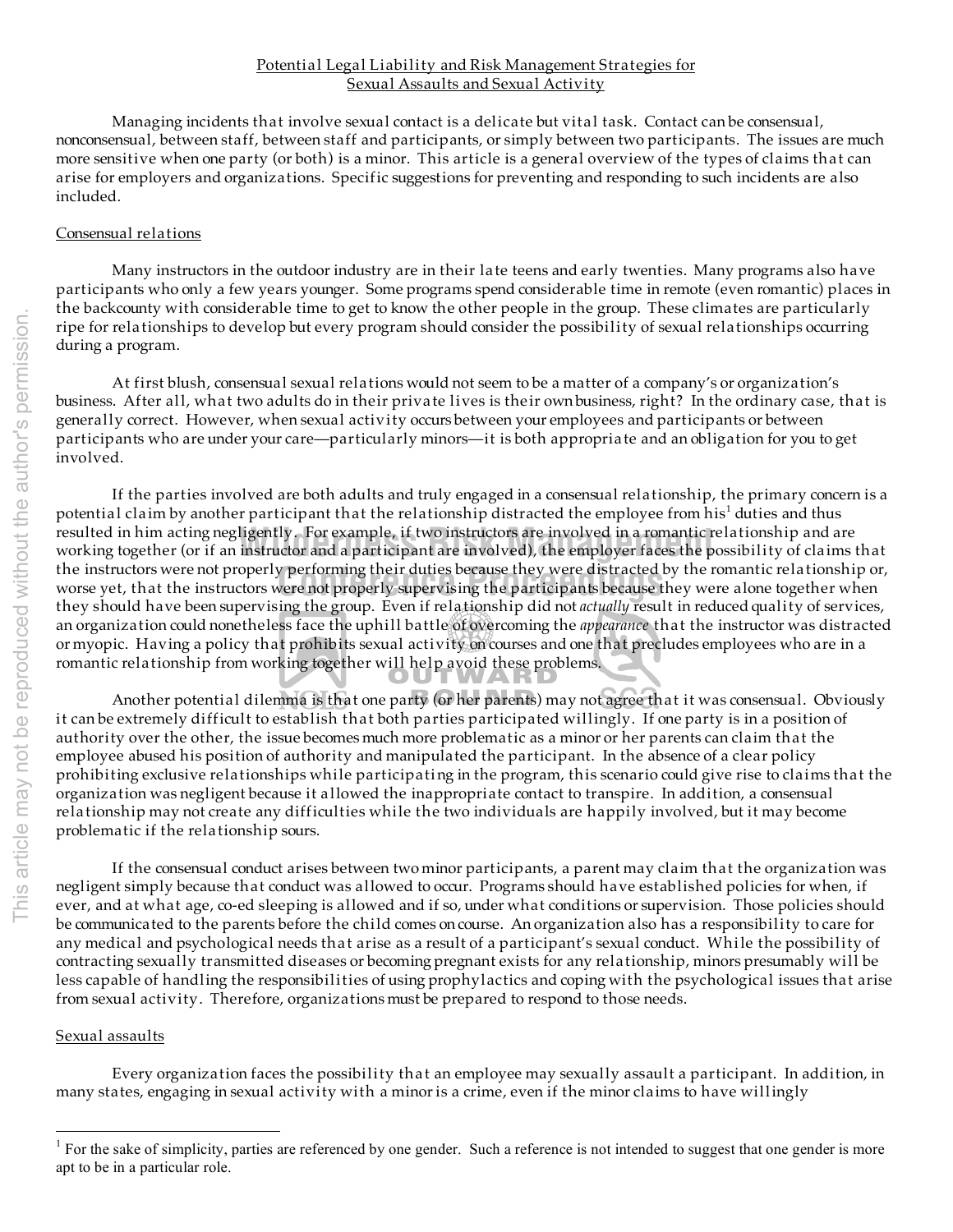participated. As a result, "consensual" activity can lead to criminal charges of statutory rape. While an employer is typically not responsible for the criminal conduct of its employees (assuming the employee was not acting in the scope of his employment when the crime was committed), employers could nonetheless be liable on different theories. An organization could face allegations of negligent hiring (if it knew or had some reason to know that its employee might engage in this conduct) or negligent supervision of the employee (if it knew or should have known that the employee was involved in an inappropriate relationship). Even if an organization has not been negligent in connection with the actual assault, it could be liable if it is negligent in addressing the situation after it learns about it, namely if it fails to get the victim proper medical or psychological care. Finally, if the assailant was another participant, the victim could claim that the organization was negligent in supervising that other participant or providing for her safety. Organizations should conduct background checks to screen employees who will have contact with (or possibly even just access to) minors. Policies should be established for responding to a sexual assault. Such policies should include assessing whether the victim needs medical or psychological help and whether the organization should notify the authorities.

#### Policies

Organizations need clear policies to address sexual conduct between staff, between staff and participants, and between two participants. The most conservative policy would be to prohibit any exclusive romantic relationship, even non-sexual ones, that could potentially (or perceivably) interfere with the employee performing his duties. Participants should also be told that no exclusive or sexual relationships are permitted. Policies should also address co-sleeping arrangements, in particular, the age under which (if any) participants are allowed to share tents or sleep co-ed under a tarp. Finally, organizations need protocols for responding to an alleged sexual assault, covering the aspects discussed above. In particular, you should consult with a medical advisor to determine what actions are appropriate when the parties have had unprotected sex.

# What to do if you find out about sexual contact between staff and participants or between participants

it is also better to have a parent learn this information from the organization rather than her child.

Romantic relationships are a very private matter but when a relationship has been initiated as a result of th<br>employee's access to a participant and involves a minor or when the relationship transpired on a trip where anot **Wilderness Risk Management** Romantic relationships are a very private matter but when a relationship has been initiated as a result of the participant was injured, you should inquire into the details *that are relevant to your potential liability and the employee's compliance with your policies*. In general, that means you should find out how and when the relationship developed (to confirm it was during the course of employment), whether the participant was a minor, and whether the employee spent any time alone with the other person when he was "on duty" or any other way the relationship could have or perceivably could have interfered with his duties. You should also assess whether one employee is in a supervisory position over the other and consider the possibility of a sexual harassment suit. While employees are unlikely to want to share this information, if you have an established policy prohibiting such conduct, you will be able to explain your need for information not only to address your potential liability but also to determine whether the employee has

violated your express policy. If the participant is a minor, you should also determine whether the employee (or other participant) had sex with the minor. If so, you will need to know if prophylactics were used to assess the possibility of sexually transmitted diseases and/or pregnancy. Again, while these questions may feel invasive, an organization who stands *in loco parentis* (in the place of a parent) must assess the needs of the minor. In order to make that assessment, the organization must have some specific, detailed information. Consider contacting the minor's parents to inform them of this inappropriate conduct. While that decision may not be warranted in all situations or may be a difficult phone call to make, it is the responsible and appropriate response, particularly if pregnancy or STDs are a possibility. As a public relations matter,

# What to do if you find out a participant may have been sexually assaulted

If you learn that a student may have been sexually assaulted, you should immediately separate the victim and the alleged assailant. You will need to talk to both parties that are involved. The version of what happened may vary. In order to provide for the victim's medical and psychological needs, you need to have very specific and very personal details about what transpired. It is imperative to understand whether the participant could have contracted a sexually transmitted disease or become pregnant. Therefore, you should ask the victim (and the assailant) whether they had sexual intercourse (of any type—oral, anal, or vaginal) and whether any prophylactics were used. Explain that you need to know these details to assess whether she needs any medical treatment. Do not simply ask her if she